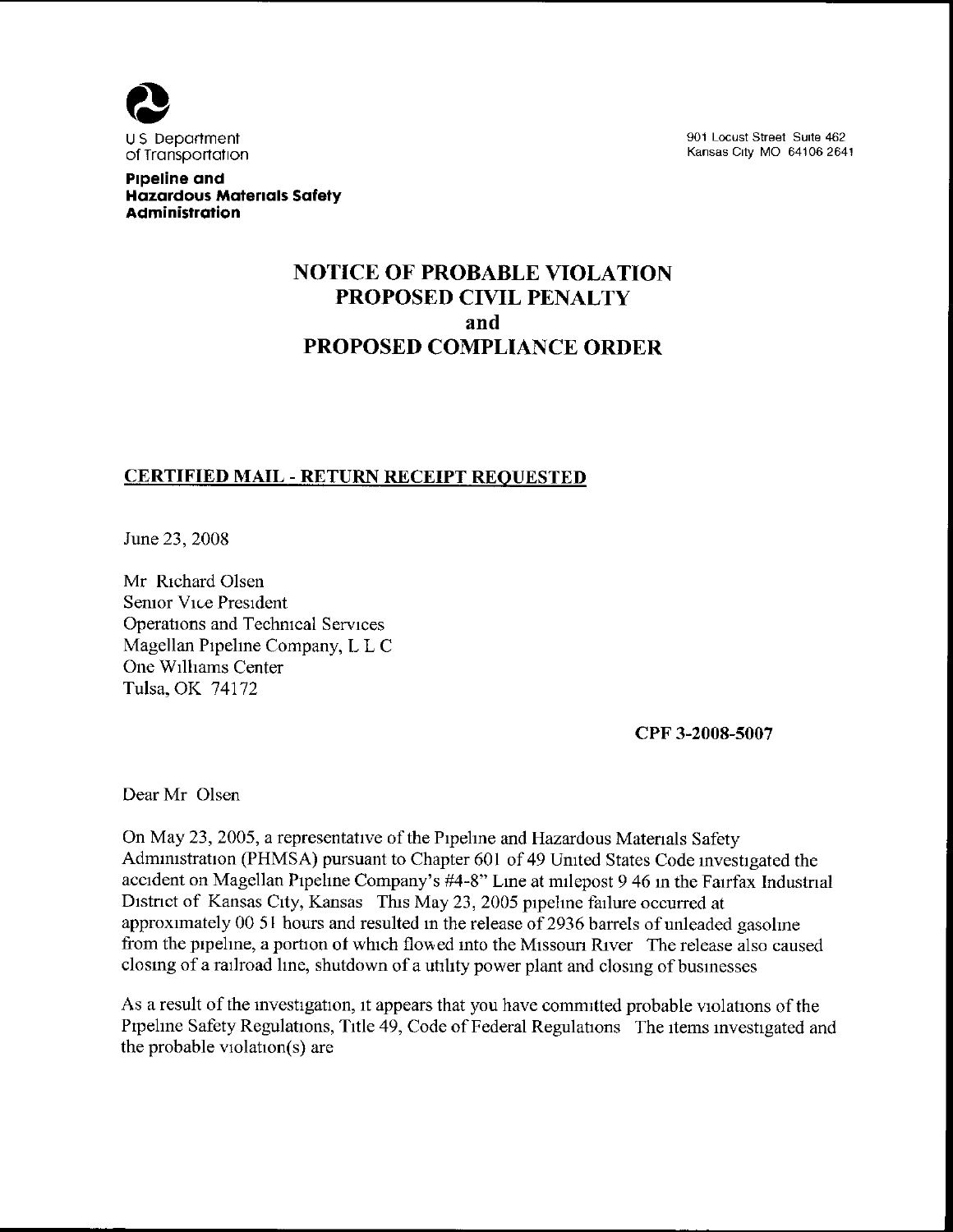### 1. Subpart F - Operations and Mamtenance

## § 195.401 General requirements.

## (b) Whenever an operator discovers any condition that could adversely affect the safe operation of its pipehne system, it shall correct it within a reasonable time. However, if the condition is of such a nature that it presents an immediate hazard to persons or property, the operator may not operate the affected part of the system until it has corrected the unsafe condition

Magellan Pipelme Company, L L C (Magellan) failed to maintam pressure instrumentation within a reasonable time which contributed to the failure The pressure monitors at Milepost 156 on Magellan's #6-10" were not functioning properly for approximately twelve (12) days prior to the failure Servicing of the units was not successful during this period resulting in eleven (11) hi-hi alarms withm five hours prior to the release at 00 51 on May 23 Hi-hi alarms from the momtors were bemg ignored by controllers whde they were still operatmg the line At 00 39 a high pressure alarm at the Kansas City Terminal (not at milepost 156) was received by the controller and cleared without investigation When the "A/D Fail" alarm at Kansas City Terminal indicating that the transmitter had gone out of range was received at 00 48, the alarm was simply acknowledged without further reaction or recognition that pressures above normal conditions had occurred The failure to correct the instrumentation problem causing the false hi-hi pressure alarm indications from Milepost 156 instrumentation in a timely manner contributed to inappropriate reaction by the controller on May  $23<sup>rd</sup>$  and was a contributory factor to the pipehne failure

# 2. § 195 402 Procedural manual for operations, maintenance, and emergencies

# (a) General. Each operator shall prepare and follow for each pipeline system <sup>a</sup> manual of wntten procedures for conducting normal operations and maintenance activities and handhng abnormal operations and emergencies.

Magellan failed to follow its written procedures manuals (RPOC-ADM-002 Section 1 2 1) for conductmg normal operations pertaining to start-up of a pipehne Operations and monitoring of the El Dorado to Kansas City Terminal  $#6-10$ "/ $#4-8$ " pipeline was performed by two SCADA controllers Controller  $#1$  on Console 4 performed startup and shutdown functions and monitoring of the line from El Dorado to Milepost 156 while Controller #2 on Console 2 monitored alarms for Milepost 156 through the Kansas City Terminal Controller #1 did not follow written procedures manual RPOC-ADM-002 Section 1 2 I "Startup of a Pipeline Segment with No units m Current Operation" by not opening all mamhne valves to deliver the product stream The last sentence of Section 1 2 1 states, "The Controller will remotely open all mainline valves to deliver the product stream and either start or have the appropriate field personnel start the umt " Controller #1 failed to open the Kansas City Terminal mainline valve (550 Valve 6S) until 26 mmutes after starting the hne Failure to open this valve per the procedures allowed abnormally high pressure on the line resulting in the #4-8" line's rupture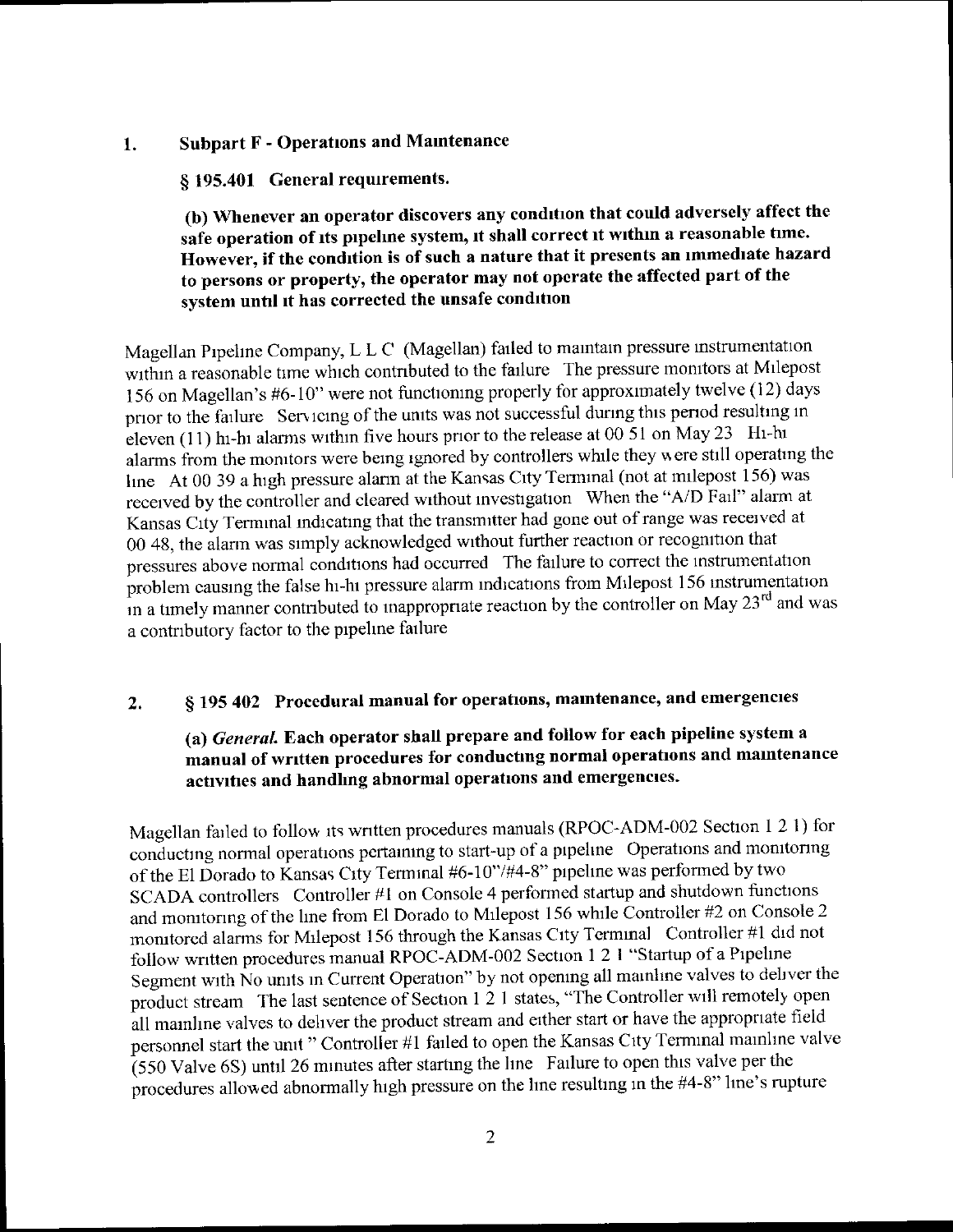# 3 § 195 402 Procedural manual for operations, maintenance, and emergencies.

# (a) General. Each operator shall prepare and follow for each pipehne system <sup>a</sup> manual of written procedures for conducting normal operations and maintenance activities and handhng abnormal operations and emergencies.

Magellan failed to follow its written procedures manuals (RPOC-ADM-002 Sections 1 2 2 and <sup>1</sup>2 3) for conducting normal operations and maintenance activities and handhng abnormal operations and emergencies Operations and monitonng of the El Dorado to Kansas City Terminal #6-10"/#4-8" pipeline was performed by two SCADA controllers Controller #1 on Console 4 performed startup and shutdown functions and monitoring of the line from El Dorado to Milepost 156 while Controller #2 on Console 2 monitored alarms for Milepost 156 through the Kansas City Terminal Controllers #1 and #2 did not follow written procedures manual RPOC-ADM-002 Sections 1 2 2 and 1 2 3 "Startup of a Pipelme Segment with No units in Current Operation" by not appropnately monitonng for abnormal conditions and taking actions to prevent further development of the abnormal operating condition Conditions of high pressure and low flow occurred as a result of pumpmg agamst a closed valve at the Kansas City Termmal Section 1 2 2 states, "Upon unit startup, the Controller will monitor the segment of the pipeline affected via the SCADA system (including pressure and flow rates) The Controller will watch for signs of pending abnormal conditions and take appropriate actions to prevent further development" Section 1 2 3 states, "The Controller should observe the affected segment with heightened awareness until stable operating conditions are achieved" Section 3 3 1 3 2 is also associated with the controllers' actions which states, "While the general auto parameters are deactivated Controllers need to heighten their awareness for abnormal operating conditions " Upon the startup of the El Dorado Pump Station and the #6-10"/#4-8" lines' operations, these procedures were not followed in regard to the following factors

- <sup>1</sup>Parameter alarms were deactivated while the El Dorado to Kansas City hne was in an unsteady state dunng start-up
- 2 Controller #1 received 28 alarms not on the line which ruptured which averted his attention from the start-up of the El Dorado - Kansas City line
- 3 Controller #1 did not actively monitor and react to pressure and flow on the line while the line was in an unstable condition Controller  $\#\hat{1}$  reported that efforts to monitor the #6-10"/#4-8 line segments were hampered by display changes occurring as the result of problems on other pipelines
- 4 The line went to an abnormal state of high pressure and low flow with no corrective reaction by controllers

Failure to appropnately monitor the pipehne during start-up per these procedures allowed abnormally high pressure on the line which was a contributing factor to the #4-8" line's rupture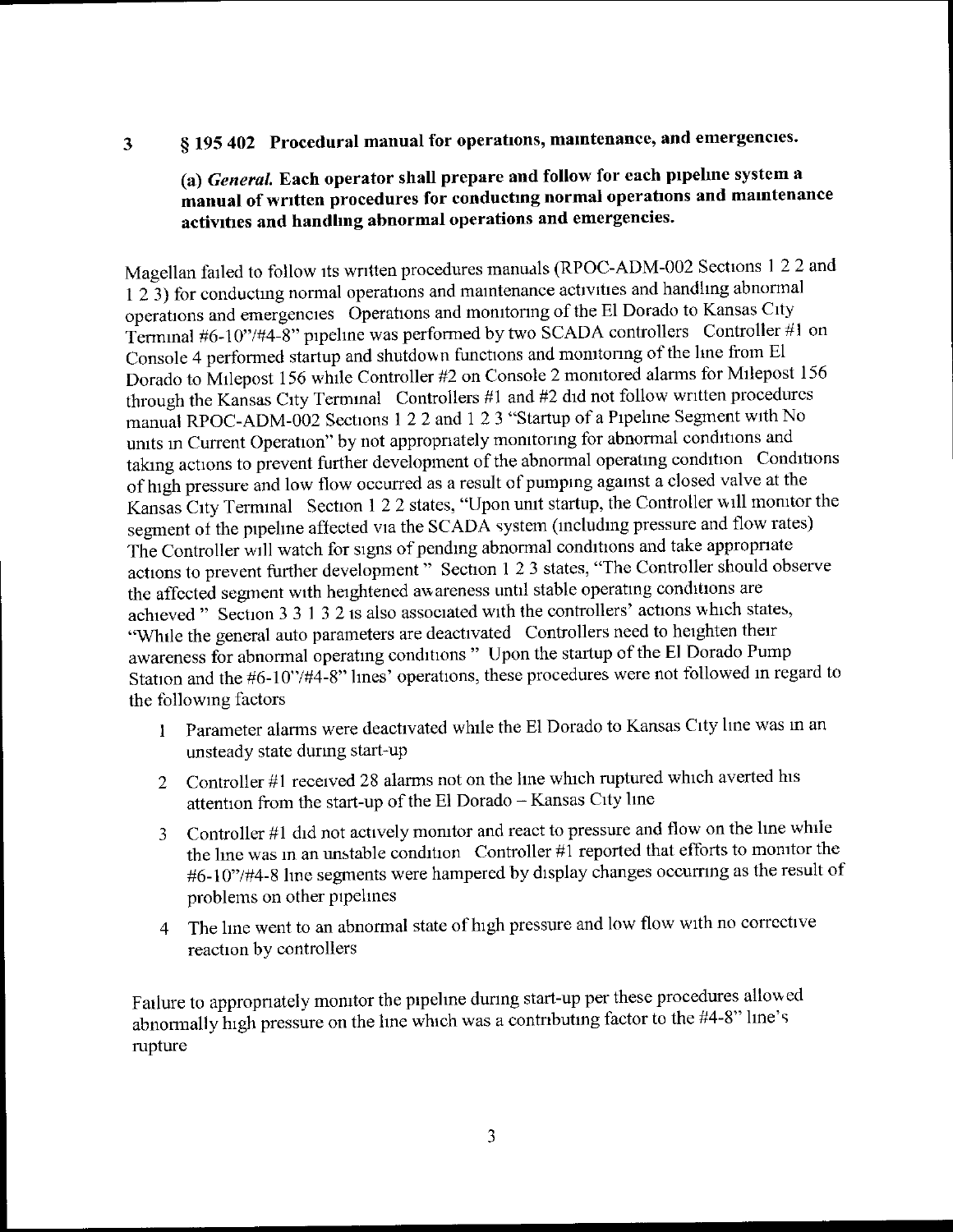# 4 § 195 402 Procedural manual for operations, maintenance, and emergencies.

# (a) General. Each operator shall prepare and follow for each pipeline system a manual of wntten procedures for conducting normal operations and maintenance activities and handhng abnormal operations and emergencies

Magellan failed to follow its wntten procedures manuals (RPOC-ADM-002 Sections I 3 I) for conductmg normal operations and maintenance activities and handhng abnormal operations and emergencies Operations and monitoring of the El Dorado to Kansas City Terminal #6-10"/#4-8" pipeline was performed by two SCADA controllers Controller #1 on Console 4 performed startup and shutdown functions and monitoring of the line from El Dorado to Milepost 156 while Controller  $#2$  on Console 2 monitored alarms for Milepost 156 through the Kansas City Terminal Controller #1 did not appropriately follow written procedures manual RPOC-ADM-002 Section 1 3 I "Startup of an Intermediate Pumping Unit on a Currently Operating Pipelme" by starting an additional pumping unit when it was not required Section <sup>I</sup>3 1 states, "When operatmg conditions require additional pumping units to be placed <sup>m</sup> service on a pipeline segment that is currently in operation, the Controller shall decide what umt or umts to start The Controller will observe the conditions on the pipehne segment to be affected pnor to startmg a umt" The controller was not cognizant of the abnormal pipehne conditions of the pressure at Kansas City being over 1000 psig with the flow near zero prior to the rupture, nor the other abnormal flow and pressure conditions along the lme from El Dorado to Emporia, to Topeka and on to Kansas City that existed prior to the rupture Controller #1 issued a command at 00 55 to start Topeka pump station at MP 103 82 without properly monitoring and evaluating the pipehne operation The pump station start was initiated afler the rupture occurred at 00 51

- § 195 402 Procedural manual for operations, maintenance, and emergencies. 5.
	- (a) General. Each operator shall prepare and follow for each pipeline system a manual of wntten procedures for conducting normal operations and maintenance activities and handlmg abnormal operations and emergencies
	- (d) Abnormal operation The manual required by paragraph (a) of this section must include procedures for the following to provide safety when operating design limits have been exceeded;
	- (1) Responding to, investigating, and correcting the cause of;
		- (v) Any other malfunction of a component, deviation from normal operation, or personnel error which could cause a hazard to persons or property.
	- (3) Correcting vanations from normal operahon of pressure and flow equipment and controls.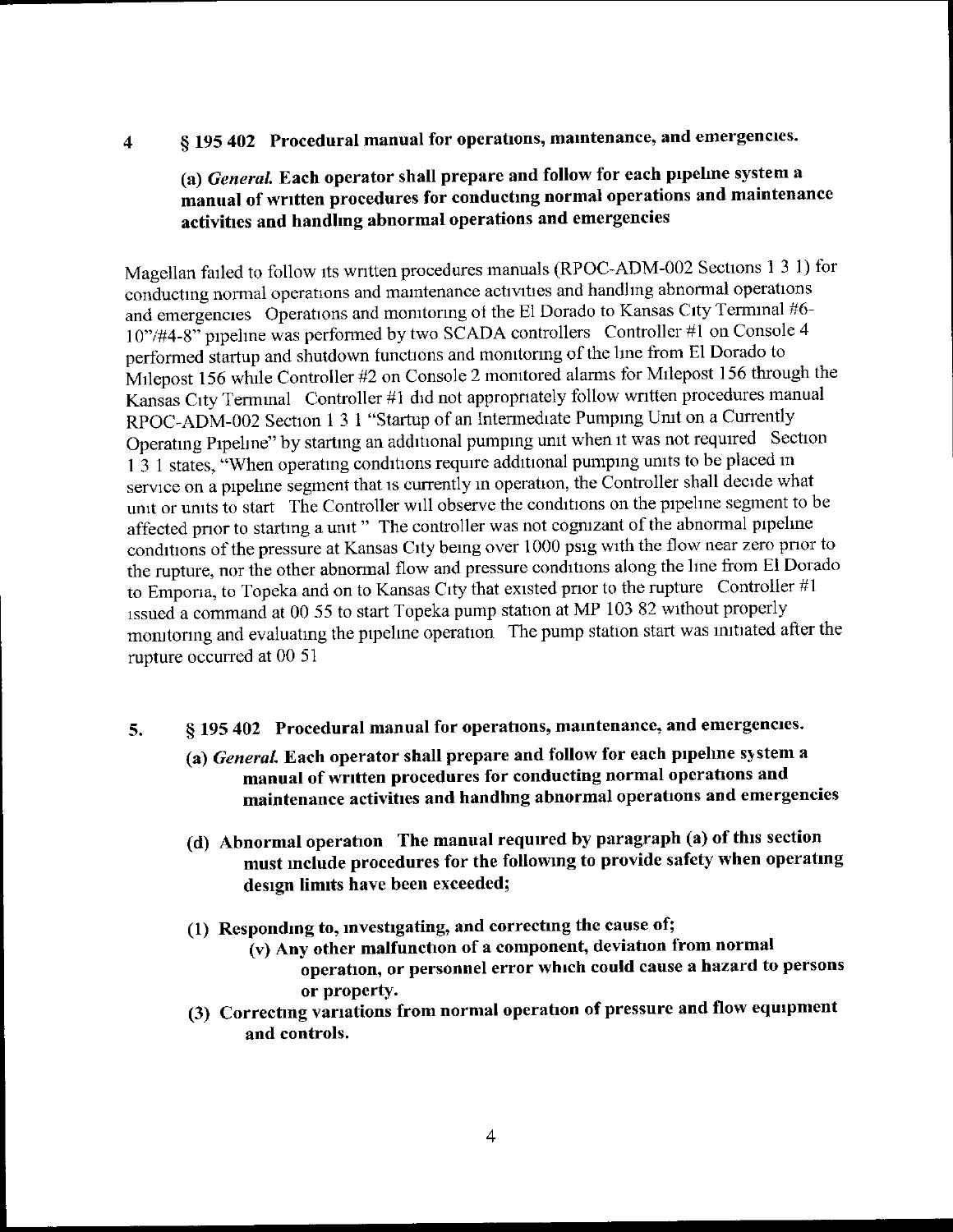Magellan recognizes  $\S$  195 402(d)(3) as a requirement by stating the rule in its abnormal operations manual RPOC-ADM-003 Section 1 2 3 3, but failed to follow its wntten procedures manuals (RPOC-ADM-003 Section 1 2 1) addressing this abnormal operation A pipehne controller did not take immediate action to correct an abnormal operatmg condition on thc El Dorado-Kansas City Terminal pipelme

Operations and monitoring of the El Dorado to Kansas City #6-10"/#4-8" pipeline was performed by two SCADA controllers Controller #1 on Console 4 performed startup and shutdown functions and monitonng of the hne from El Dorado to Milepost 156 while Controller #2 on Console 2 monitored alarms for Milepost 156 through the Kansas City Terminal Controller #2 did not appropriately follow written procedures manual RPOC-ADM-003 Section 1 2 1 states, "The Controller, upon learning of an abnormal situation, will proceed to immediately correct it or have field personnel correct it" Controller #2 received a high pressure alarm at 00 39 at the Kansas City Termmal According to the Event Summary, Controller #2 received an "A/D - Fail" alarm at 00 48 which indicated a pressure transmitter for the Kansas City Terminal was out of range Controller #2 did not alert Controller #1 to the occurrence of the two alarms indicative of high pressure at Kansas City Terminal Controller #2 cleared the pressure alarm at 00 49 No further action on the #6-10"/#4-8" was taken by either Controller until after the hne ruptured at 00 51 Magellan's mtemal accident report interviews of Controllers indicate that Controller #2 cleared the high pressure alarm at Kansas City Termmal and did not recogmze this alarm as an abnormal operatmg condition Also this report indicates that several minutes passed before Controller #1 notified Controller #2 that a release had occurred Controller 2 then reviewed the trend at Kansas City Termmal and venfied that a release had occurred The delayed actions of Controller  $#2$  clearing an alarm at 00 49 on the  $#4-8"$  and not notifying Controller  $#1$  of the two alarms indicative of high pressure at the Kansas City Terminal caused abnormal conditions to continue which contnbuted to the pipehne failure

§ 195.402 Procedural manual for operations, maintenance, and emergencies. 6.

(a) General Each operator shall prepare and follow for each pipelme system a manual of written procedures for conducting normal operations and maintenance activities and handhng abnormal operations and emergencies.

(e) Emergencies. The manual required by paragraph (a) of this section must include procedures for the following to provide safety when an emergency condition occurs.

(4) Taking necessary action, such as emergency shutdown or pressure reduction, to mininuze the volume of hazardous liquid or carbon dioxide that is released from any section of a pipeline system in the event of a failure

Magellan failed to follow its wntten procedures (RPOC-ADM-004 Sections 3 2 1 5) for conductmg normal operations and maintenance activities and handhng abnormal operations and emergencies to minimize the amount of hazardous liquid at the failure site Tulsa Controllers did not appropnately follow wntten procedure manual RPOC-ADM-004 Section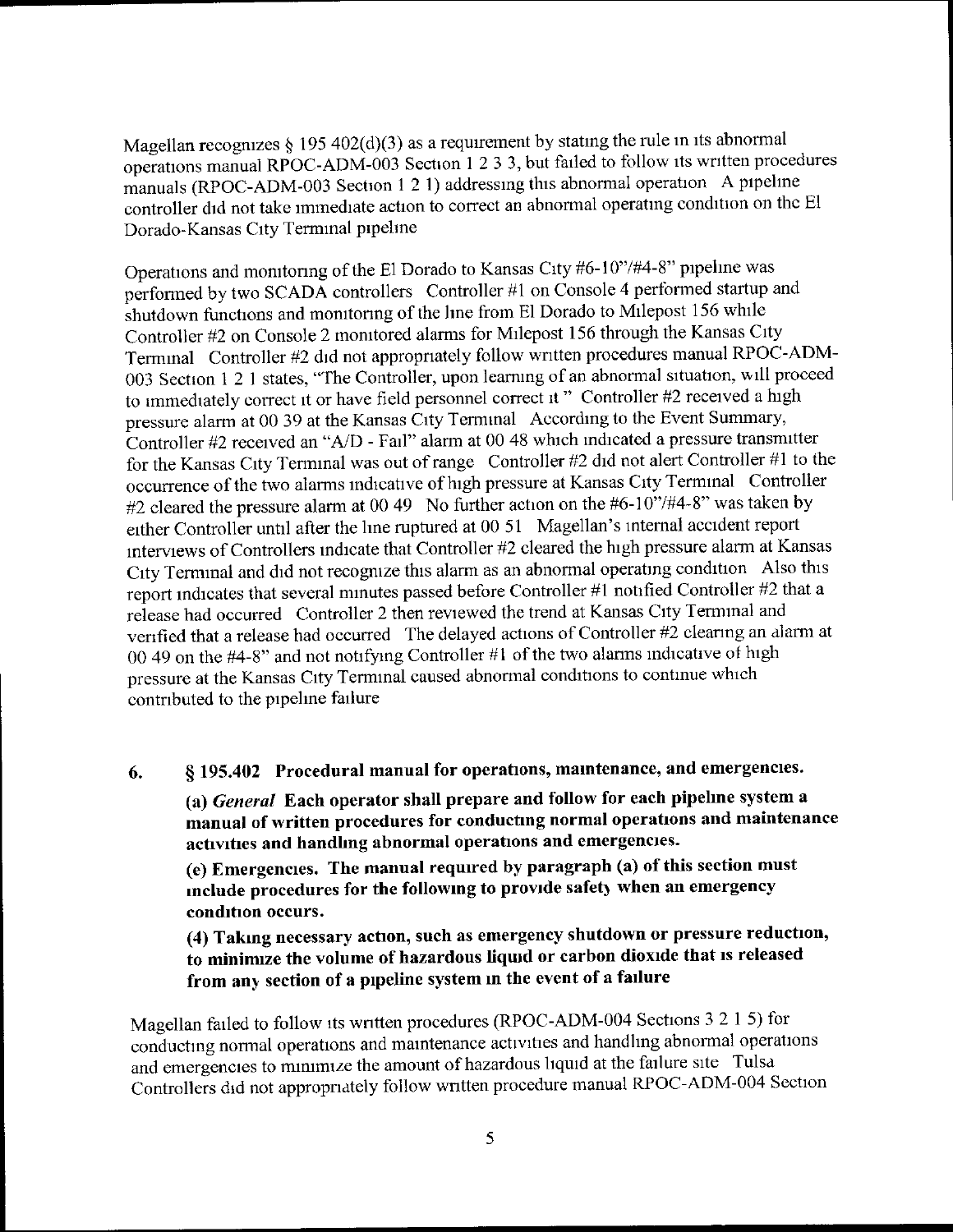<sup>3</sup>2 I 5 to determine the need to open or close the KC mainhne valve at the Kansas City Terminal following the failure of the  $#4-8"$  line Section 3 2 1 5 states that the controller is to, 'Review pipehne ahgnment sheet to become famihar with the elevation charactenstics in the vicinity of the leak and to determine the location of mainline valves and the proximity of the leak to Company facilities In conjunction with the field personnel, utilize the information gathered from the ahgnment sheets to determine the need to open or close remote or manual mamhne block valves in order to alleviate pressure and to minimize product at the leak site as required " Failure to properly evaluate factors to successfully alleviate pressure and minimize product at the leak site resulted in backflow to the leak site from the Kansas City Tenmnal

Hydraulic factors to consider on the #4-8" line feeding into the Kansas City Terminal which could cause backflow were I) tank elevations and liquid level to which it was flowing and/or 2) any pressured lines in the Kansas City Terminal to which the #4-8" would be connected The  $\#4-8$ " was ahgned through valves and piping to a manifold pressurized to approximately <sup>60</sup>psig by Tank 1242's booster pump This manifold also connected the Des Momes 6N-12" which would receive product from the tank and/or the #4-8" line The leak site elevation was approximately 760 feet compared to the Kansas City Termmal elevation of 742 feet above sea level, without considenng the tank hquid level Also because the manifold was pressunzed to 60 psig (equivalent to approximately 189 feet of static head pressure oi unleaded gasoline) the 18 teet elevation difference would be overcome and flow reversed if pumping ceased on the #4-8" hne

The approximate leak site in regard to the Kansas City Terminal was known by 01 52 on May 23, yet closure of the Terminal valve, the Kansas City mainhne valve, was not mitiated until approximately 02 45-02 47 by the Kansas City Station operator not the Tulsa Controllers Upon actuating the valve, a low pressure alarm was received at 02 46 41 on the  $#4-8"$  line, confirmmg that isolation of the failed pipe segment was occumng and backflow from the termmal had taken place Tulsa Controllers had closed the mainhne valve V6 at MP 156 which was 12 97 miles upstream of the leak at approximately 01 02 57 No other downstream mainlme SCADA motor-operated valves existed on the line from MP 156 V6 until the Kansas City Station Terminal valve This Kansas City mainhne valve was located approximately 3 <sup>0</sup> miles downstream from the leak site Magellan's controllers failed to follow m a timely manner its procedures to determine, in conjunction with the field personnel, backflow influences on the #4-8" line which would necessitate valve closure to minimize product released at the leak site Failure to close the Kansas City mainhne valve contnbuted 2200 barrels of the 2936 barrels to the gasohne spill volume

#### § 195.402 Procedural manual for operations, maintenance, and emergencies 7.

(c) Maintenance and normal operations. The manual required by paragraph (a) of this section must include procedures for the followmg to provide safety during maintenance and normal operations:

(5) Analyzing pipeline accidents to determme their causes.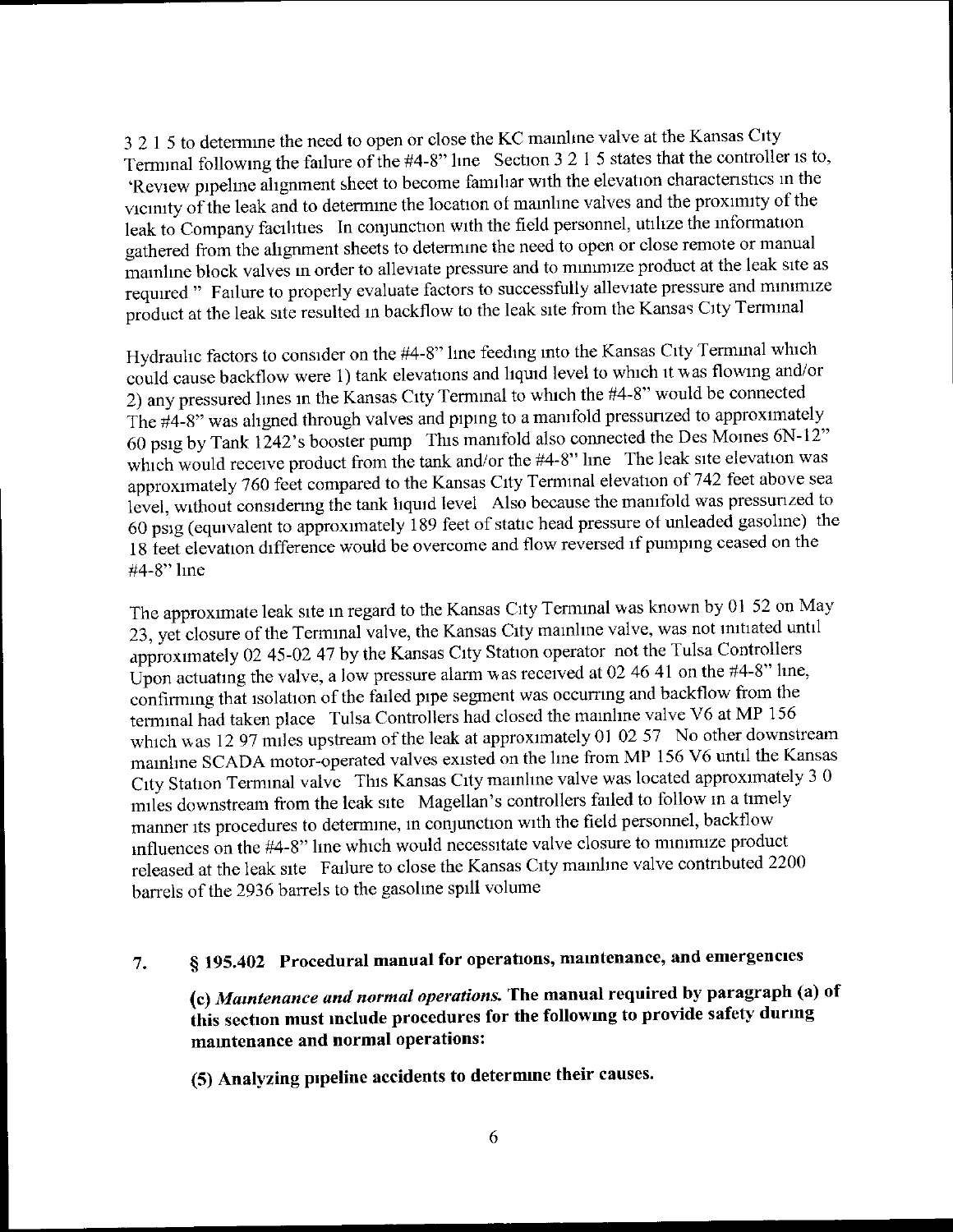# (6) Minimizing the potential for hazards identified under paragraph (c)(4) of this section and the possibihty of recurrence of accidents analyzed under paragraph (c)(5) of this section.

Magellan did not have a wntten procedure established to perform analyses necessary to minimize the possibihty of recurrence of an accident After metallurgical analysis reported microbiologically influenced corrosion (MIC) as the cause of the  $#4-8"$  line metal loss at the May 23, 2005 rupture site, Magellan did not have a wntten procedure for testing for it at seven dig sites evaluated in the Kansas City Fairfax Comdor Magellan failed to have a MIC testing procedure and test for its presence in a timely manner so as to determine if those seven sites were also at nsk to this factor

Magellan received the Kiefner and Associates Metallurgical Report regarding the ruptured #4-8" pipe segment on or about September 12, 2005, which stated m the Conclusion on page 2, "The failure was the result of microbiologically influenced corrosion" (MIC) Magellan conducted anomaly digs in the Fairfax Distnct pipehne comdor from September through mid-December without a procedure to check for microbiological bactena in the soil Magellan provided the documented procedure "KC Comdor Bactena Samphng Protocol" dated  $12/14.05$  Seven dig sites were performed during the period from September 12, 2005 to mid-December without MIC testing or a metallurgical analysis for MIC Only water samples of encased pipehnes were taken and evaluated for pH and smell as this was Magellan's usual standard procedure which did not mclude analyzing for MIC

Afler receiving knowledge of the threat of MIC, Magellan delayed 3 months m producing a protocol to address the sampling for MIC while Magellan continued to perform field excav ations

of their pipelmes in the suspect area Magellan failed to adequately analyze seven dig sites for MIC and minimize the possibility of recurrence at these sites as required by  $\frac{1}{2}$  195 402 (c)(6)

# 8 § 195.402 Procedural manual for operations, maintenance, and emergencies

(a) *General*. Each operator shall prepare and follow for each pipeline system a manual of written procedures for conducting normal operations and maintenance activities and handhng abnormal operations and emergencies.

(c) Maintenance and normal operations The manual required by paragraph (a) of this section must include procedures for the following to provide safety during maintenance and normal operations.

(5) Analyzing pipeline accidents to determine their causes.

Magellan did not follow its procedures (7 02-ADM-002) nor were the procedures adequate regarding marking removal and preparation of pipe segments involved in accidents to be sent for metallurgical analysis On May 25, 2005 a PHMSA mspector witnessed Magellan's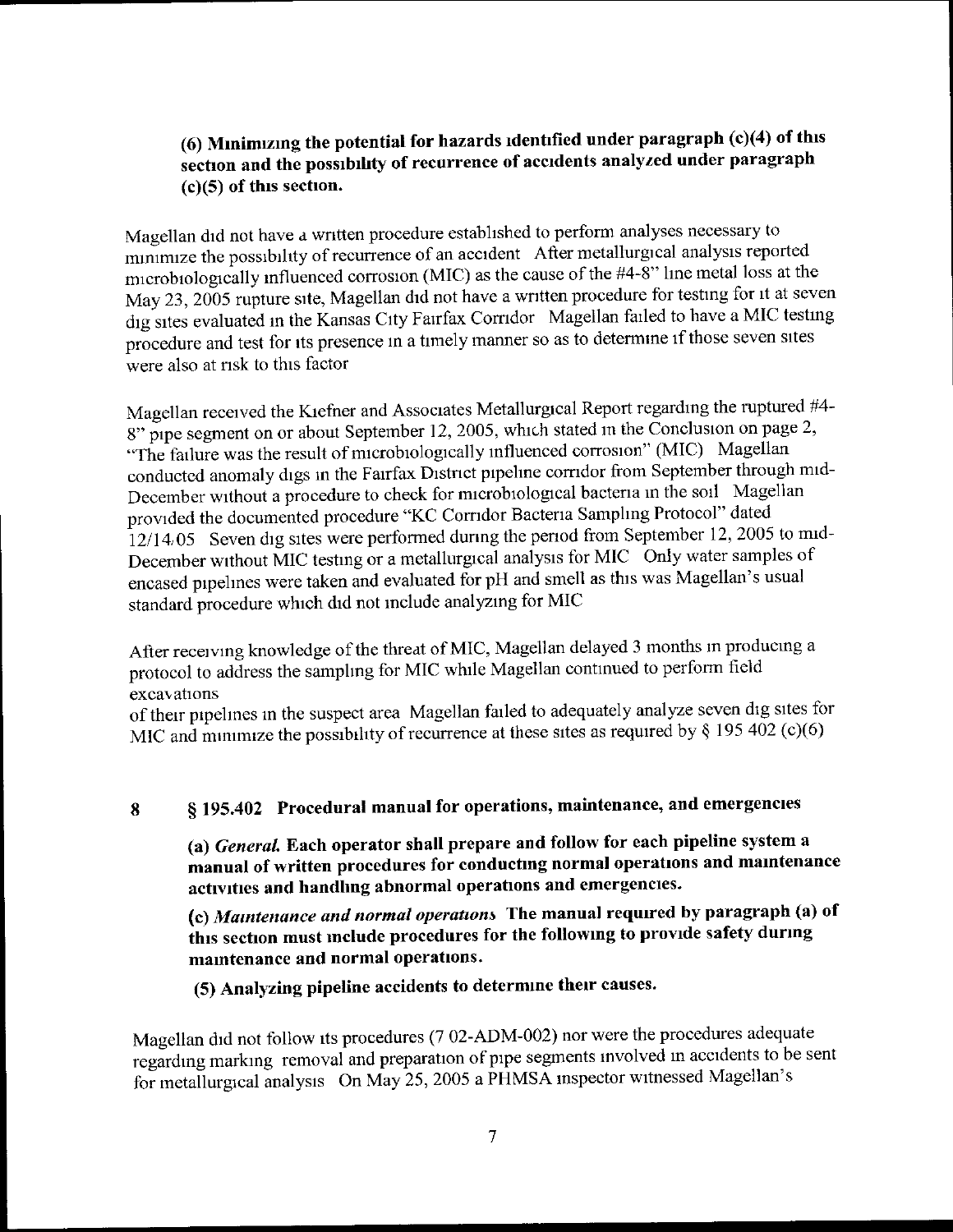personnel preparing the failed segment of the #4-8" line and casing for removal and transportation for metallurgical evaluation Magellan's personnel did not have its Pipe Specimen Cut-Out Protocol 7 02-ADM-002 at the failure site and were unclear as to what markings should be apphed Additionally, the procedures were not specific regarding pipe marking practices for removal ot pipe that is involved in a failure The PHMSA inspector directed Magellan's personnel to properly mark the pipe segment prior to cutout and again prior to shipment, as the mitial markings had not been transferred to the pipes which had been shortened for transportation Protocol 2 1 7 regarding marking the pipe specimen was later added to the Magellan Pipe Specimen Cut-Out Protocol on 01/01/06

## 9. § 195.402 Procedural manual for operations, maintenance, and emergencies

e) Emergencies The manual required by paragraph (a) of this section must include procedures for the following to provide safety when an emergency condition occurs;

### (9) Providing for a post accident review of employee activities to determme whether the procedures were effective in each emergency and taking corrective action where deficiencies are found.

Magellan did not follow its wntten procedure (RPOC-ADM-004 Section I 5 1) regarding post accident review RPOC-ADM-004 Section 1 5 1 states, "For actual emergencies, the Manager of Operations Control will ensure that the Incident Investigation for that incident includes a review of the effectiveness of these emergency operations procedures, and will take corrective action as needed " Magellan did not take sufficient corrective actions to address the findings m the post accident review Magellan's operating personnel both in the SCADA Control Center and Kansas City Terminal failed to close the Kansas City Terminal mainhne block valve resulting in an additional 2,200 barrels of gasoline back flowing from the terminal and spilhng at the rupture site The post accident review stated mdividuals' recommendations that emergency operation procedures for the Kansas City Terminal be hne specific for this location instead of global company wide Also, the post accident review and follow-up studies did not adequately consider pipeline system modifications, such as backflow prevention devices, as corrective actions to minimize additional hazardous hquid flowing from the Kansas City Terminal and being released in the event ot a failure

### 10. § 199.225 Alcohol tests required

Each operator shall conduct the following types of alcohol tests for the presence of alcohol:

(a) Post-accident. (1) As soon as practicable following an accident, each operator shall test each surviving covered employee for alcohol if that employee's performance of a covered function either contributed to the accident or cannot be completely discounted as a contributing factor to the accident. The decision not to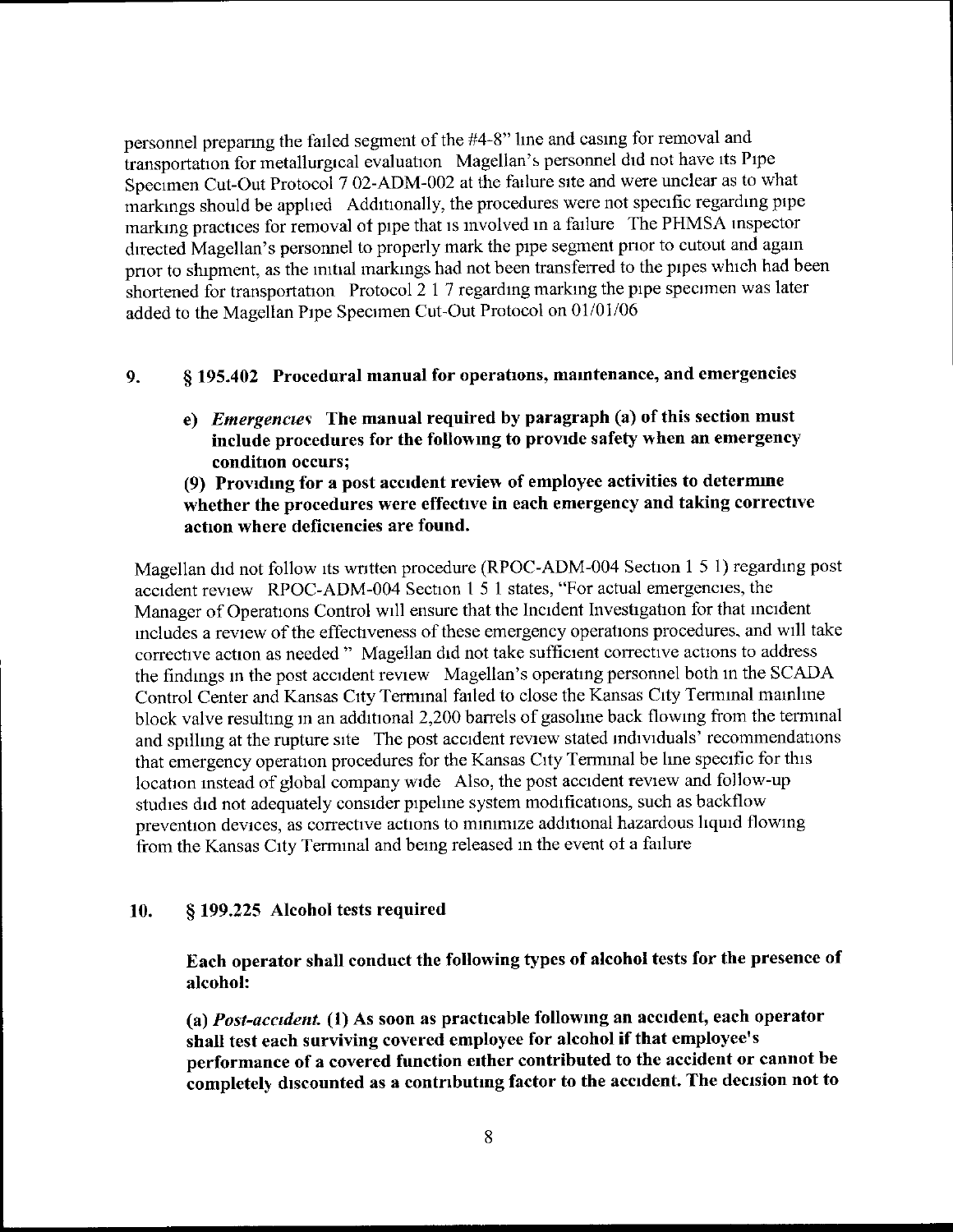adnnnister a test under this section shall be based on the operator's determmation, usmg the best avadable information at the time of the determination, that the covered employee's performance could not have contributed to the accident

 $(2)(i)$  If a test required by this section is not administered within 2 hours following the accident, the operator shall prepare and maintain on file a record stating the reasons the test was not promptly adnunistered If a test required by paragraph (a) is not administered within 8 hours following the accident, the operator shall cease attempts to administer an alcohol test and shall state in the record the reasons for not administering the test.

Magellan did not comply with the alcohol testing requirement that covered employees be tested and that they be tested withm the allotted 2 hour time frame or document why testing was not promptly administered Two controllers were operating and monitonng the pipehne at the time of its failure One controller was tested 3 hours and 29 minutes after the accident, and Magellan had no records stating the reason for not promptly administering the alcohol test A second controller was not tested for alcohol Magellan's Drug and Alcohol Pohcy does state m Section I Subsection B that it has adopted PHMSA Alcohol Misuse Prevention Plan and its pohcy is mtended to comply with the requirements of 49 CFR Parts 199 and 40

#### Proposed Civil Penalty

Under 49 United States Code, § 60122, you are subject to a civil penalty not to exceed \$100,000 for each violation for each day the violation persists up to a maximum of \$1,000,000 for any related series of violations The Compliance Officer has reviewed the circumstances and supporting documentation involved in the above probable violation(s) and has recommended that you be prehminarily assessed a civil penalty of \$784, 000 as follows

| Penalty   |
|-----------|
| \$200,000 |
| \$100,000 |
| \$100,000 |
| \$100,000 |
| \$100,000 |
| \$100,000 |
| \$43,000  |
| \$41,000  |
|           |

#### Warning

We have reviewed the circumstances and supporting documents involved in item 8, and have decided not to conduct additional enforcement action or penalty assessment proceedings at this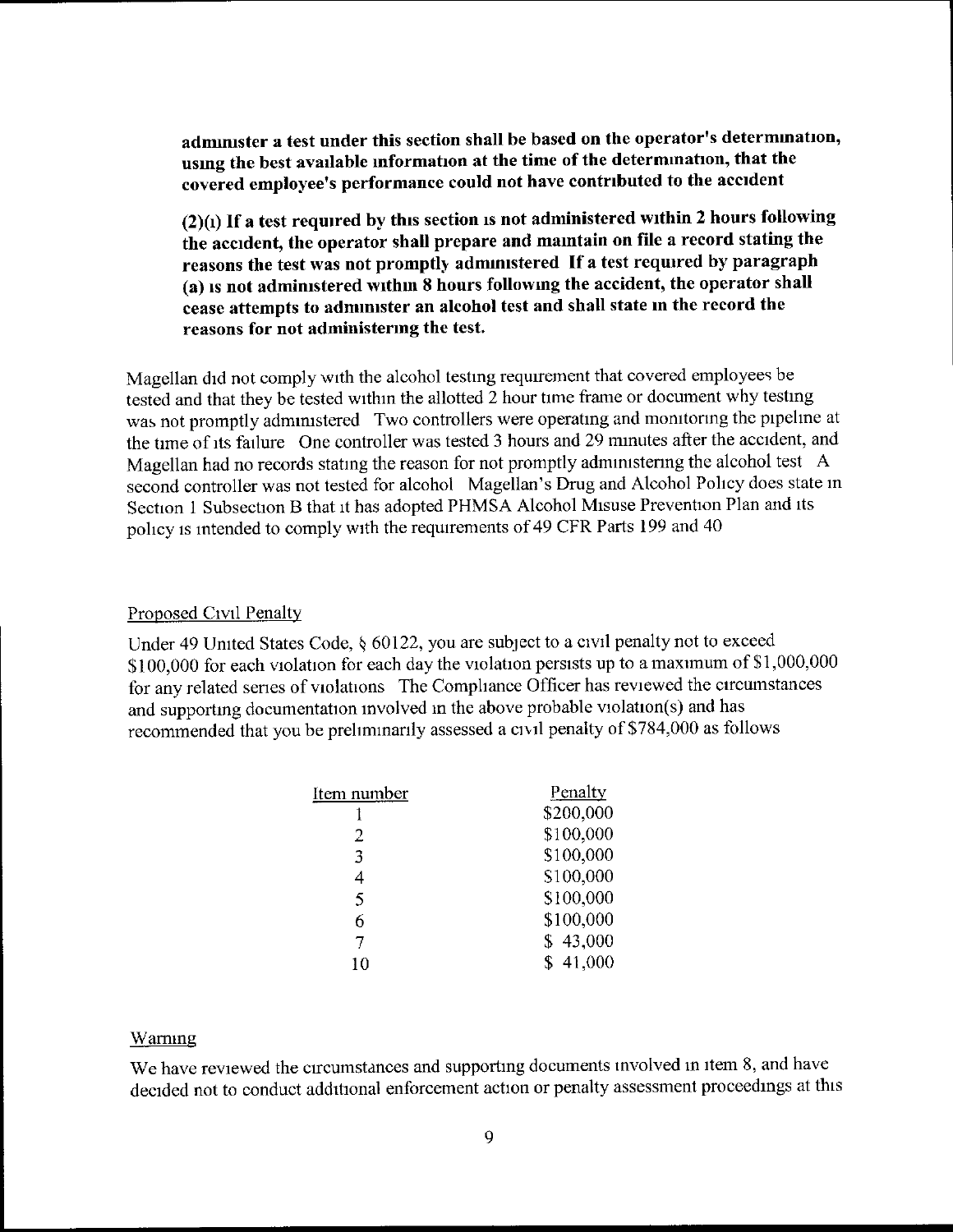time We advise you to correct item 8 identified in this letter Failure to do so will result in Magellan Pipehne Company, L L C being subject to additional enforcement action No reply to this item is required

### Proposed Compliance Order

With respect to item 9 pursuant to 49 United States Code § 60118, the Pipeline and Hazardous Matenals Safety Admuustration proposes to issue a Comphance Order to Magellan Pipehne Company, L L C Please refer to the Proposed Compliance Order, which is enclosed and made a part ot this Notice

### Response to this Notice

Enclosed as part of this Notice is a document entitled Response Options for Pipeline Operators in Compliance Proceedings Please refer to this document and note the response options Be advised that all material you submit in response to this enforcement action is subject to being made pubhcly av ailable lf you beheve that any portion of your responsive material qualifies for confidential lreatment under 5 U S C 552(b), along with the complete original document you must provide a second copy of the document with the portions you believe quahfy for confidential treatment redacted and an explanation of why you beheve the redacted information qualifies for confidential treatment under 5 U S C 552(b) If you do not respond within 30 days of receipt of this Notice, this constitutes a waiver of your right to contest the allegations in this Notice and authonzes the Associate Admmistrator for Pipehne Safety to find facts as alleged m this Notice without further notice to you and to issue a Fmal Order

In your correspondence on this matter, please refer to CPF 3-2008-5007 and for each document you submit, please provide a copy in electromc format whenever possible

Sincerely,

From A. Hunton

Ivan A Huntoon Director, Central Region Pipeline and Hazardous Materials Safety Admmistration

Enclosures Proposed Compliance Order Response Options for Pipeline Operators in Compliance Proceedings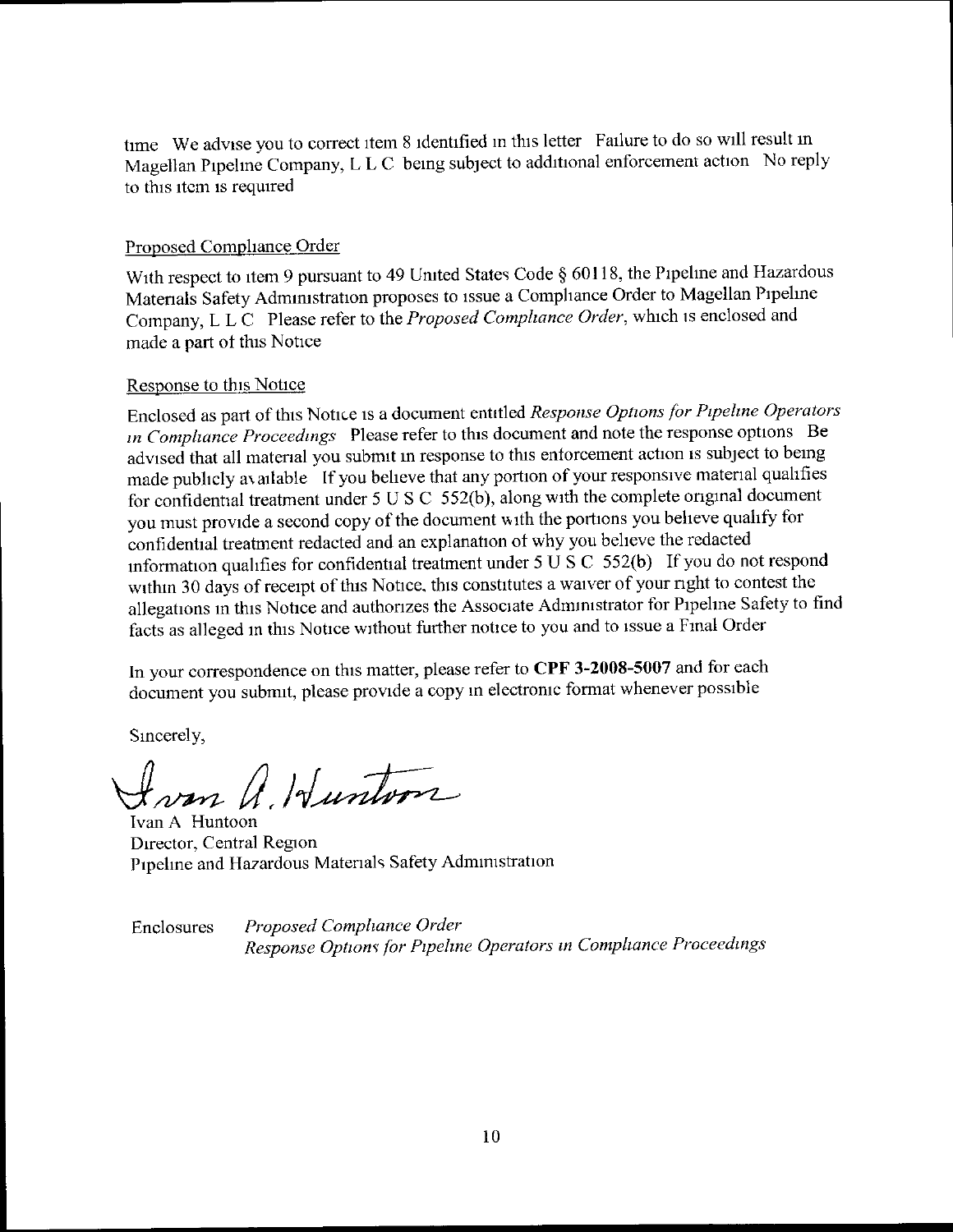# PROPOSED COMPLIANCE ORDER

Pursuant to 49 United States Code § 60118, the Pipeline and Hazardous Materials Safety Admimstration (PHMSA) proposes to issue to Magellan Pipehne Company, L L C, <sup>a</sup> Comphance Order incorporating the following remedial requirements to ensure the comphance of Magellan Pipehne Company, L L C with the pipeline safety regulations

- <sup>1</sup>In regard to Item 9 of the Notice pertainmg to takmg corrective actions based on the deficiencies found dunng the post accident review, Magellan is to estabhsh specific written emergency procedures to mmimize the volume of hazardous hquid released in the Fairfax Industrial District in the event of a failure of incoming and outgoing pipehnes at its Kansas City Terminal The wntten emergency procedures shall be based on an analysis of Magellan s incoming and outgomg pipehne systems at the Kansas City Terminal, including but not hmited to piping configuration, pumps, tanks, valves, pipe and tank elevations, mode of pipehne operation (steady state, static, transient) and pipehne contiol mechamsms
- 2 In regard to Item 9 of the Notice pertaming to takmg corrective actions based on the deficiencies found during the post accident review, Magellan must install check valves to prevent backflow of hazardous liquid from the Kansas City Terminal to mcoming pipehnes in the event of a failure A check valve means a valve that permits fluid to flow freely in one direction and contams a mechanism to automatically prevent flow in the other direction
- 3 In regard to Item Number I of the Proposed Comphance Order, Magellan shall train its personnel at the SCADA Control Center and the Kansas City Terminal on these revised procedures and provide documentation of the traimng to the Director, Central Region, withm 90 days of a receipt of a Final Order
- <sup>4</sup>In regard to Item 2 of the Proposed Compliance Order, Magellan shall submit a plan and schedule to the Director, Central Region, for approval withm 90 days of receipt of a Final Order
- <sup>5</sup>Magellan shall maintam documentation ol the safety improvement costs associated with fultilhng this Comphance Order and submit the total to Ivan Huntoon, Director, Central Region, Pipeline and Hazardous Materials Safety Administration Costs shall be reported m two categories I) total cost associated with preparation/revision of plans, procedures, studies and analyses, and 2) total cost associated with replacements, additions and other changes to pipehne mfrastructure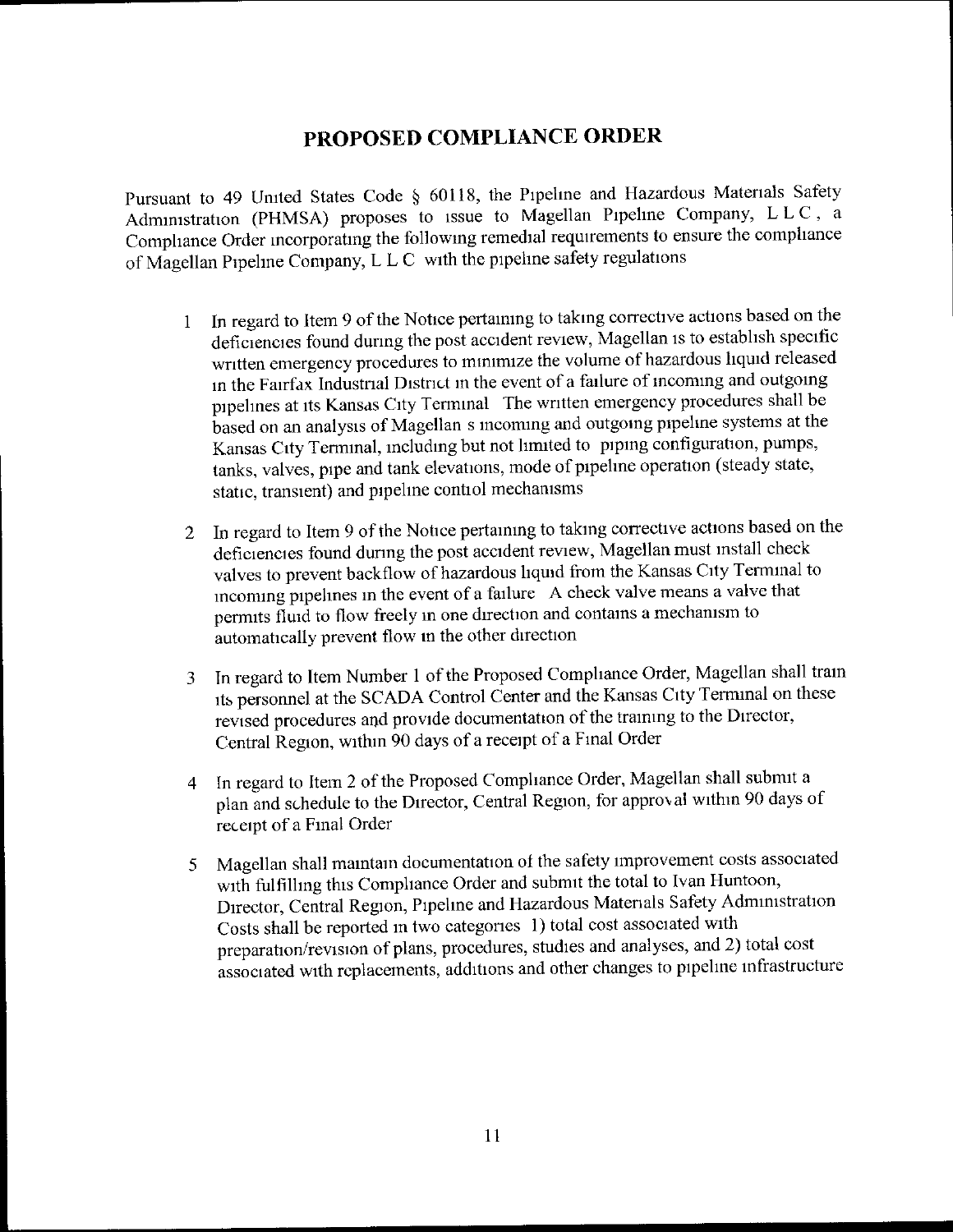# Response Options for Pipeline Operators in Compliance Proceedings

The requirements of 49 C F R Part 190, Subpart B ( $\$  \ 190 201 - 190 237) govern response to Notices issued by a Regional Director Pipeline and Hazardous Matenals Safety Admmistration (PHMSAl

Be adk ised that all material submitted by a iespondent in response to an enforcement action is subject to being made publicly available If you believe that any portion of your responsive material qualifies for confidential treatment under  $5 \text{ U } S \text{ C } 552(b)$  along with the complete onginal document you must provide a second copy of the document wnth the portions you believe qualify for confidential treatment redacted and an explanation of why you beheve the redacted information qualifies for confidential treatment under  $5 \text{ U } S \text{ C } 552(b)$ 

# I Procedures for Responding to a NOTICE OF PROBABLE VIOLATION:

Within 30 days of receipt of a Notice of Probable Violation, the respondent shall respond to the Regional Director who issued the Notice in the following way

- a When the Notice contains a proposed CIVIL PENALTY  $-$ 
	- I If you are not contesting any violations alleged m the Notice, pay the proposed civil penalty and adk ise the Regional Director of the payment This authorizes PHMSA to make findings and to close the case with prejudice to the respondent Payment terms are outlined below
	- $\overline{2}$ II you are not contesting any violations alleged in the Notice but wish to submit written explanations, information, or other materials you believe warrant mitigation of the civil penalty, you may submit such materials This authonzes PHMSA to make findings and to issue a Final Order assessing a penalty amount up to the amount proposed m the Notice,
	- If you are contestmg one or more of the items in the Notice but are not  $\mathcal{L}$ requesting an oral heanng submit a written response to the allegations and/or seek elimination or mitigation of the proposed civil penalty Refer to 49 C F R  $\,$  § 190 225 for assessment considerations, which include the respondent s ability to pay and the effect on the respondent s ability to stay in business, upon which civil penalties are based or
	- 4 Request a hearing as described below to contest the allegations and/or proposed assessment of a civil penalty
- b When the Notice contains a proposed **COMPLIANCE ORDER**<sup> $\star$ </sup> --
	- I If you are not contesting the comphance order, notify the Regional Dn ector that you mtend to take the steps m the proposed compliance order,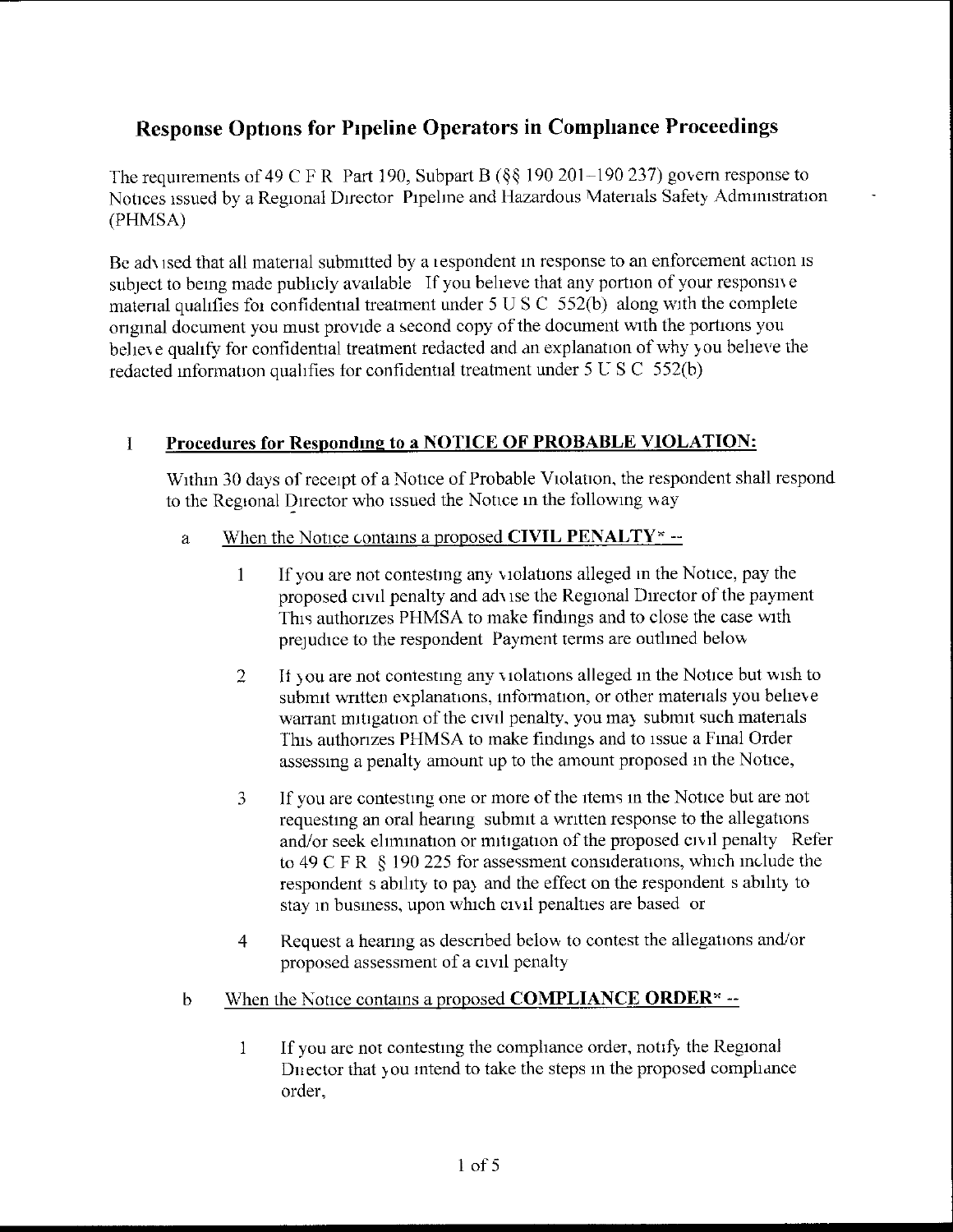- $\overline{2}$ If you are not contesting the compliance order but wish to submit written explanations, information, or other materials you believe warrant modification of the proposed comphancc order m whole or in part, or you seek clarification of the terms of the proposed compliance order you may submit such materials This authorizes PHMSA to make findings and issue a comphance order
- 3 If you are contesting the proposed compliance order but are not requesting an oral hearing, submit written explanations, mformation or other materials in answer to the allegauons in the Notice and stating your reasons for oblecting to the proposed comphance order items in whole or m patt, or
- 4 Request a heaung as descnbed below to contest the allegations and/or proposed comphance order items

# c When the Notice contams a WARNING ITEM

No written response is required The respondent is warned that if it does not take appropnate action to correct these items, enforcement action wall be taken if a subsequent inspection reveals a violation

" Failure of the respondent to respond to the Notice wtthtn 30 days of receipt constitutes a waivei of the nght to contest the allegations in the Notice and authonzes the Associate Admimstrator for Pipelme Safety to find facts as alleged in the Notice without further notice to the respondent and to issue a Final Order

# II Procedures for Responding to a NOTICE OF AMENDMENT<sup>\*</sup>--

Within 30 days of receipt of a Notice of Amendment, the respondent shall respond to the Regional Director who issued the Notice in the following way

- a If you are not contesting the Notice, notify the Regional Director of your plans to address the madequacies identified in the Notice
- b If you are not contestmg the Notice but wish to submit wntten explanations, information, or other matenals you beheve warrant modification of the Notice of Amendment m whole or in part, or you seek clanfication of the terms of the Notice of Amendment you may submit such materials This authorizes PHMSA to make findings and issue an Order Directing Amendment,
- c If you are contesting the Notice of Amendment but are not requestmg an oral hearing, submit written explanations, information or other materials in answer to the allegations in the Notice and stating your reasons for objecting to the Notice of Amendment items in whole or in part, or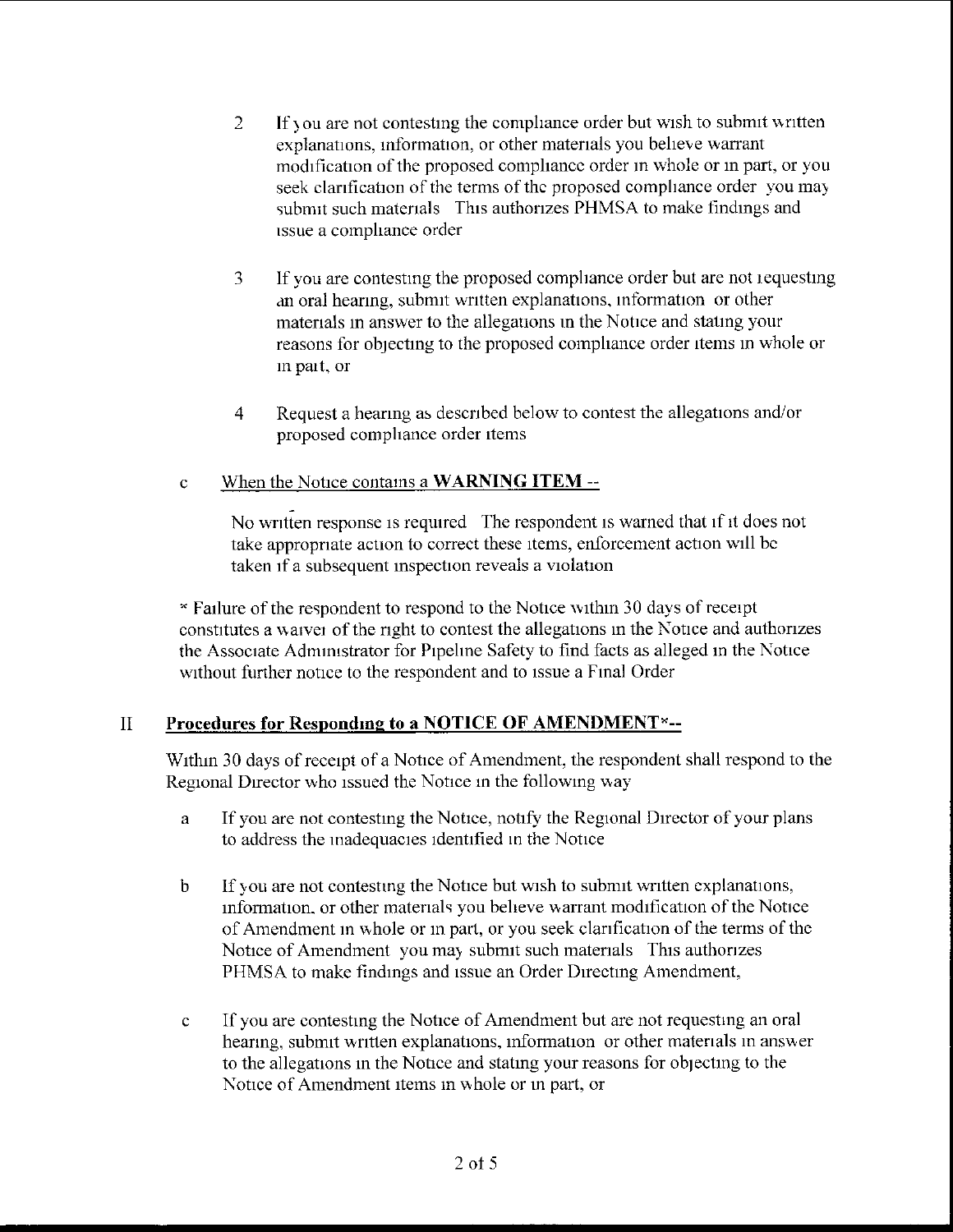d Request a hearing as descnbed below to contest the allegations in the Notice

\* Failure of the respondent to respond to the Notice withm 30 days of receipt constitutes a waiver of the nght to contest the allegations m the Notice and authorizes the Associate Admmistrator for Pipebne Safety to find facts as alleged in the Notice without further notice to the respondent and to issue a Final Order

### III Procedure for Requesting a Hearing

A request for a heanng must be in writmg and accompanied by a statement of the issues that the respondent intends to raise at the heanng The issues may relate to the allegations, new information or to the proposed compliance order or proposed civil penalty amount Refer to 49 C F R  $\hat{\S}$  190 225 for assessment considerations upon which civil penalties are based A respondent's failure to specify an issue may result m waiver of the nght to iaise that issue at the heanng I'he respondent's request must also indicate whether or not respondent will be represented by counsel at the hearing Failure to request a hearing in writing within 30 days of receipt of a Notice waives the right to a hearing In addition, if the amount of the proposed civil penalty or the proposed corrective action-is less than \$10, 000, the heaimg will be held by telephone unless the respondent submits a wntten request toi an m-person heanng Complete heanng procedures can be found at 49 C F R  $\&$  190 211

# IV Extensions of Time

An extension of time to prepare an appropriate response to a Notice may be granted, at the agency's discretion, follounng submittal of a written request to the Regional Director I'he request must indicate the amount of time needed and the reasons for the extension The request must be submitted within 30 days of receipt of the Notice

### V Freedom of Information Act

Any matenal provided to PHMSA by the respondent, and matenals prepared by PHMSA including the Notice and any order issued in this case may be considered pubhc information and subject to disclosure under the Freedom of Information Act (FOIA) If you believe the information you are providing is secunty sensitive, pnvileged, confidential or may cause your company competitive disadvantages please clearly identify the material and provide justification why the documents or portions of a document, should not be released under FOIA If we receive a request for your matenal, we will notify you if PHMSA after reviewing the materials and your provided justification, determines that withholding the materials does not meet any exemption provided under the FOIA You may appeal the agency's decision to release material under the FOIA at that time Your appeal will stay the release of those materials until a final decision is made

### VI Small Business Regulatory Enforcement Fairness Act Information

The Small Business and Agncultuial Regulatory Enforcement Ombudsman and 10 Regional Fairness Boards were estabhshed to receive comments from small businesses about federal agency enforcement actions The Ombudsman will annually evaluate the enforcement acttv ities and rate each agency's responsiveness to small business If you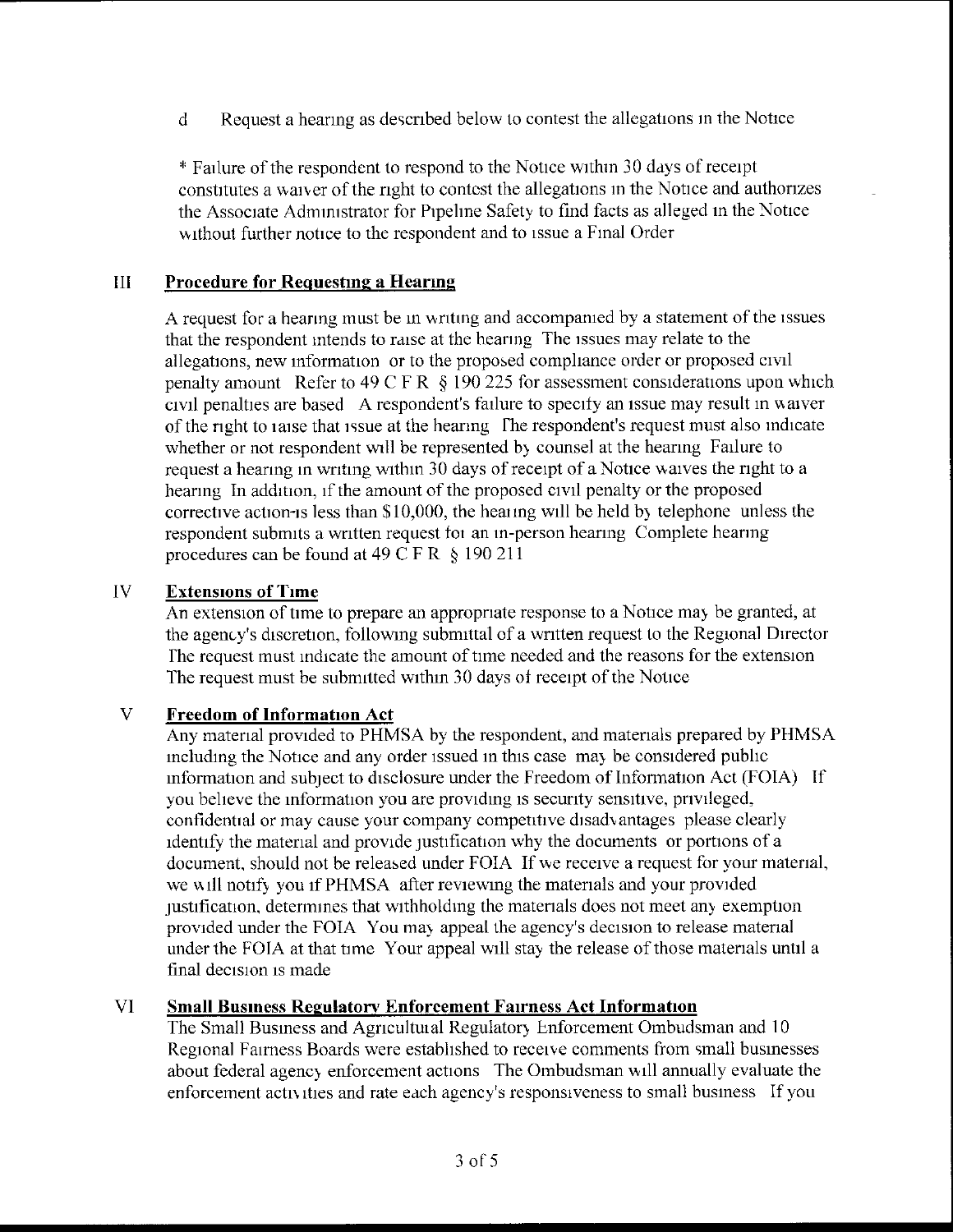wish to comment on the enforcement actions of the Pipchne and Hazardous Materials Safety Administration call 1-888-RFO-FAIR (1-888-734-3247) or go to http //www sba gov/ombudsman/dsp faq html

## VII Payment Instructions

## Civil Penalty Payments of Less Than \$10,000

Payment of a civil penalty of less than \$10,000 proposed or assessed, under Subpart B of Part 190 of the Pipeline Safety Regulations can be made by certified check, money order or wire transfei Payment by certified check or money order (containing the CPF Number for this case) should be made payable to the "Department of Transportation" and should be sent to

Federal Aviation Administration Mike Monroney Aeronautical Center Financial Operations Division (AMZ-341) P O Box 25082 Oklahoma City, OK 73125-4915

Wire transfer payments of less than \$10, 000 may be made through the Federal Reserve Communications System (Fedwire) to the account of the U S Treasury Detailed instructions are provided belov Questions concerning wire transfer should be directed to the Financial Operations Division at (405) 954-8893, or at the above address

## Ctvd Penalty Payments of \$10,000 or more

Payment of a civil penalty of \$10, 000 or more proposed or assessed under Subpart B of Part 190 of the Pipeline Safety Regulations must be made wire transfer (49 C F R  $\&$ 89 21 (b)(3)), through the Federal Reserve Communications System (Fedwire) to the account of the U S Treasury Detailed instructions are provided below Questions concerning wire transfers should be directed to the Financial Operations Division at (405) 954-8893, or at the above address